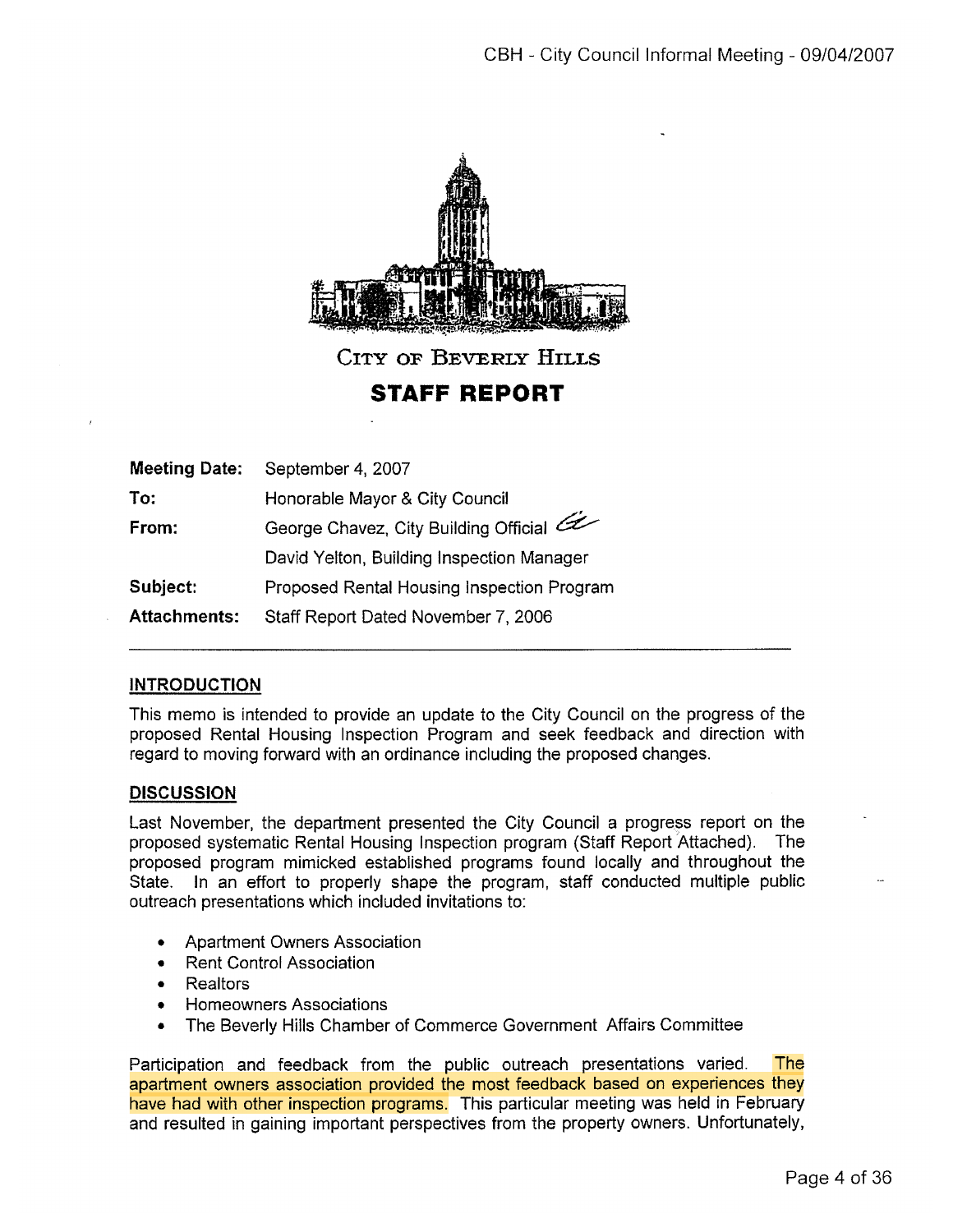Meeting Date: September 4, 2007

only two members of the public showed up at the outreach meeting aranged for tenants and the homeowners groups.

In summary, public comments and concerns voiced are as follows:

- Concerns with Cost
- Equity (good buildings should not need systematic inspections)
- Tenant's **privacy**
- **Added Bureaucracy**
- Negative experience with other programs
- Positive nature of Self Assessments
- Education for Landlords & Managers is key

As a result of comments and concerns raised at public outreach meetings, **staff went** back and reshaped the proposed program addressing concerns raised, while still keeping in mind the goal of preserving and maintaining the City's aging rental housing stock to standards Beverly Hills residents expect.

Instead of systematically inspecting the interiors and exteriors of the over 8700 units, the revised proposal relies on a unique approach which focuses on the following Six elements:



Page 2 of 3  $\overline{8/27/20}$   $\overline{96}$ ge 5 of 36